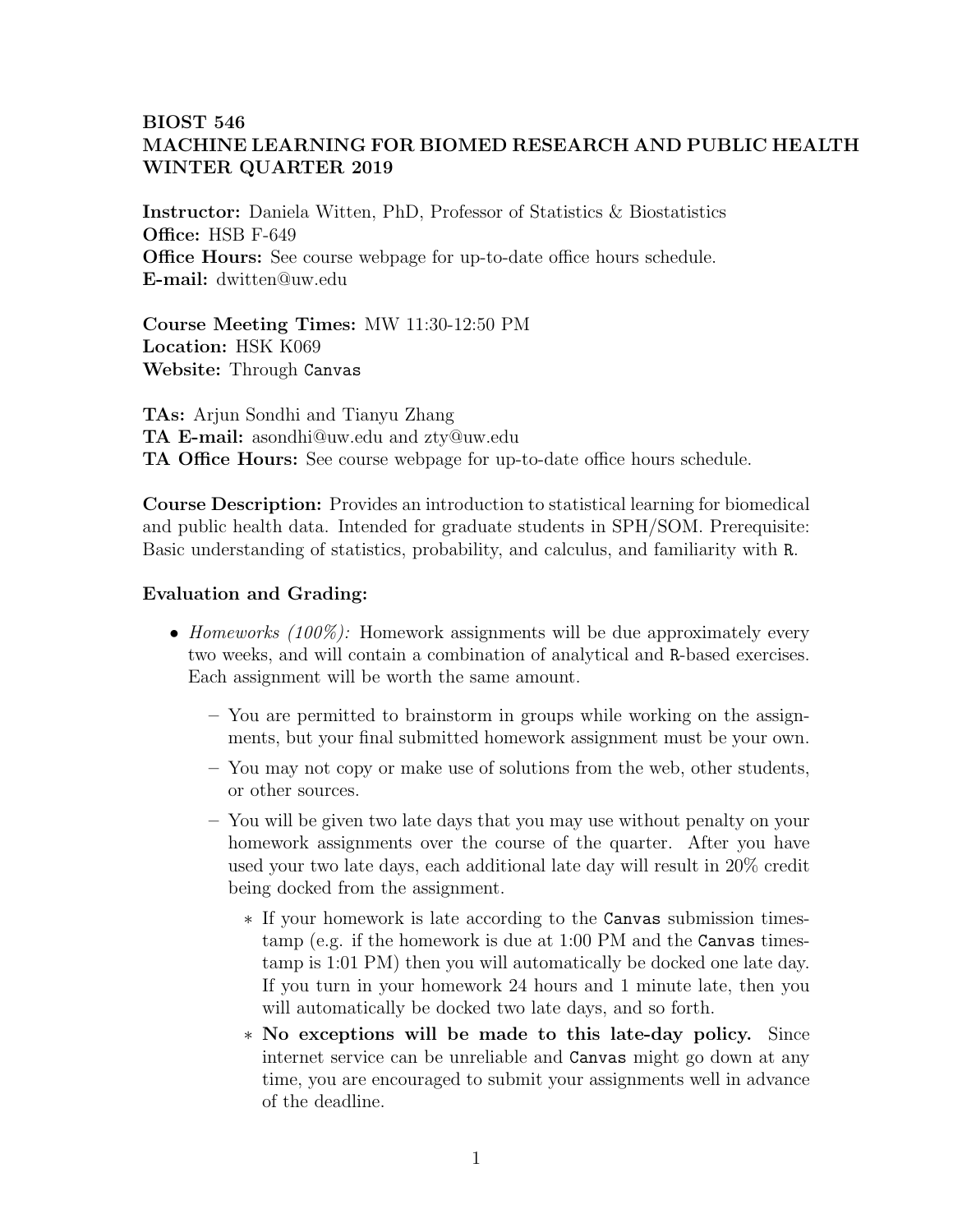Course Textbook: [Introduction to Statistical Learning, with Applications in R](http://www.amazon.com/Introduction-Statistical-Learning-Applications-Statistics/dp/1461471370), by James, Witten, Hastie, and Tibshirani.

• No need to buy it!! Free download at [www.statlearning.com.](http://www.statlearning.com)

Course expectations: Though attendance is not required, it is strongly recommended. Students may brainstorm ideas for homework assignments, but may not copy solutions from other students or from other sources.

Computing: We will use the R programming language (www.r-project.org) throughout this course. Please set up your R computing environment right away, and well in advance of the deadline for the first homework assignment.

Communication: The course webpage (through Canvas) will serve as an archive of homeworks and other materials. Announcements concerning course logistics will also be placed on the webpage.

Discussion Board: We will be using a Canvas discussion board through the course website. Please use this discussion board to ask questions about homework or other course topics. Please do not e-mail the instructor or TAs questions about the homework assignments: such questions will be re-directed to the Canvas discussion board.

Academic Integrity: Students at the University of Washington (UW) are expected to maintain the highest standards of academic conduct, professional honesty, and personal integrity. The UW School of Public Health (SPH) is committed to upholding standards of academic integrity consistent with the academic and professional communities of which it is a part. Plagiarism, cheating, and other misconduct are serious violations of the University of Washington Student Conduct Code (WAC 478-121). We expect you to know and follow the university's policies on cheating and plagiarism, and the SPH Academic Integrity Policy. Any suspected cases of academic misconduct will be handled according to University of Washington regulations. For more information, see the University of Washington Community Standards and Student Conduct website.

Class or TA Concerns: If you have any concerns about the class or your TA, please see the TA about these concerns as soon as possible. If you are not comfortable talking with the TA or not satisfied with the response that you receive, you may contact the Department of Biostatistics Associate Director of Academic Affairs (biostgp@uw.edu). If you are still not satisfied with the response that you receive, you may contact the Department of Biostatistics Chair (bchair@uw.edu). You may also contact the Graduate School at G-1 Communications Building, by phone at 206-543-5139 or by email at raan@uw.edu.

Access and Accommodations: Your experience in this class is important to me. If you have already established accommodations with Disability Resources for Students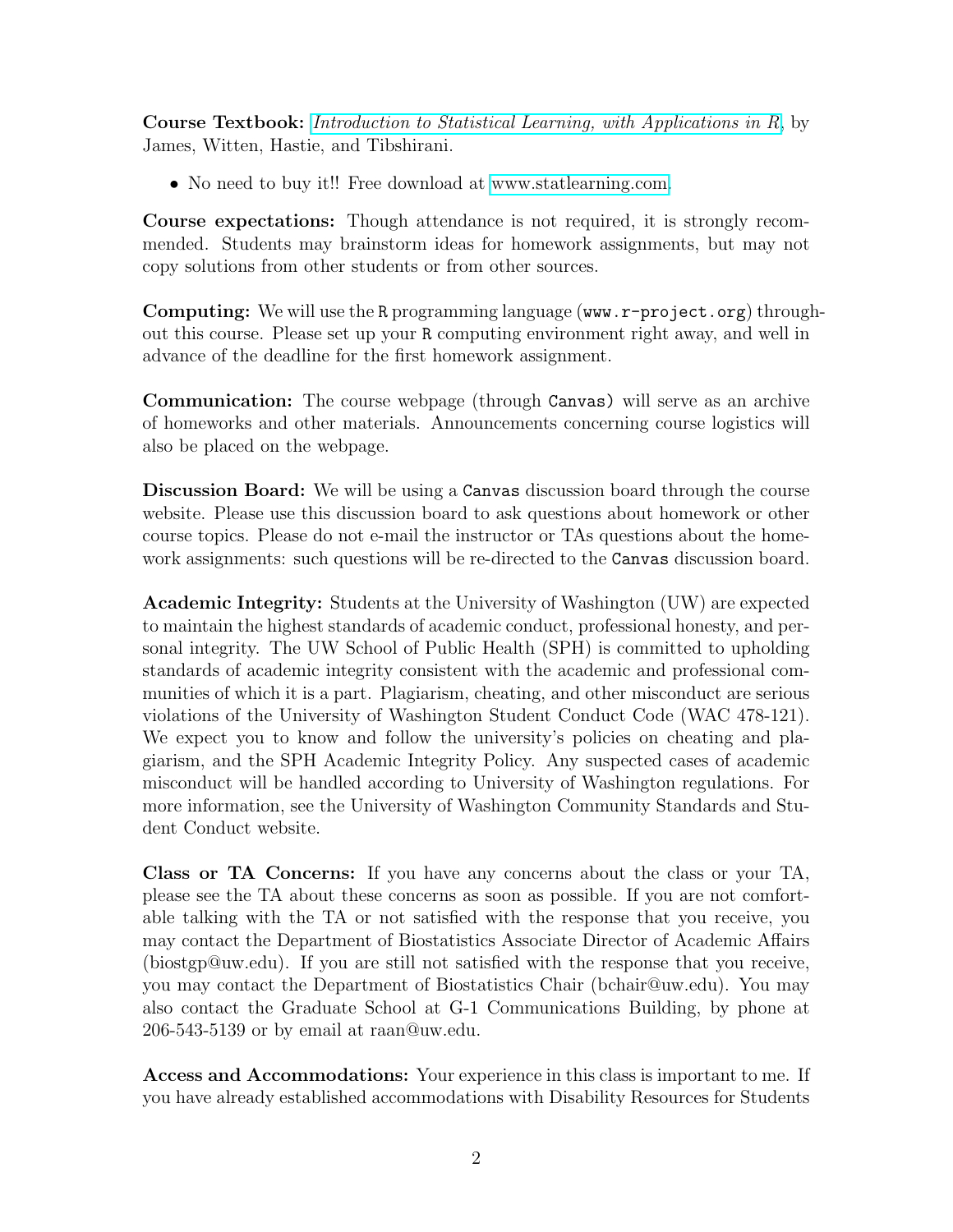(DRS), please communicate your approved accommodations to me at your earliest convenience so we can discuss your needs in this course.

If you have not yet established services through DRS, but have a temporary health condition or permanent disability that requires accommodations (conditions include but not limited to; mental health, attention-related, learning, vision, hearing, physical or health impacts), you are welcome to contact DRS at 206-543-8924 or uwdrs@uw.edu or disability.uw.edu. DRS offers resources and coordinates reasonable accommodations for students with disabilities and/or temporary health conditions. Reasonable accommodations are established through an interactive process between you, your instructor(s) and DRS. It is the policy and practice of the University of Washington to create inclusive and accessible learning environments consistent with federal and state law.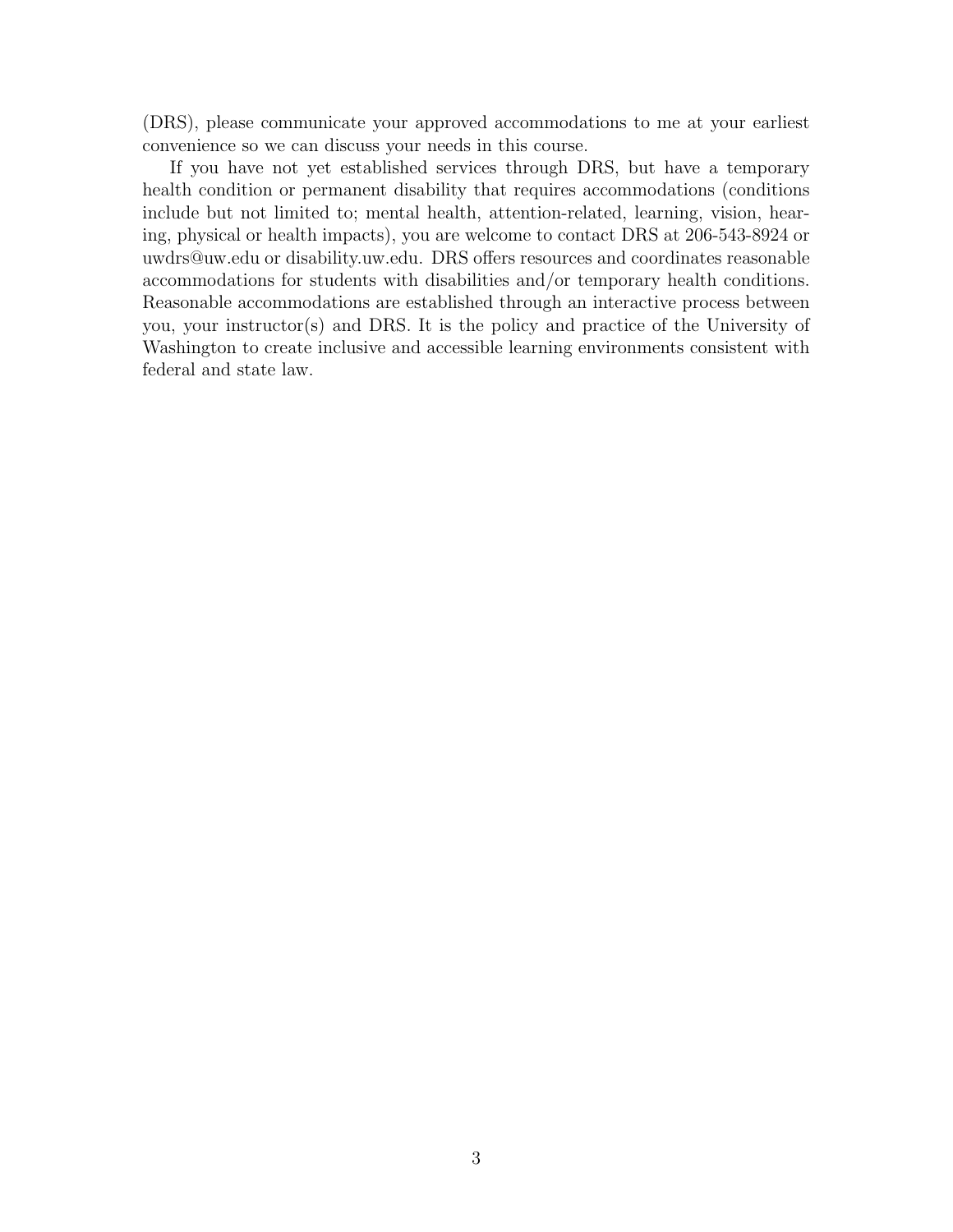## Rough Sketch of Topics By Week . . . This is subject to change!

- Week 1: Overview of statistical learning: supervised versus unsupervised learning . . . ISL Ch 2.
- Week 2: Linear regression . . . ISL Ch 3.
- Week 3: Linear methods for classification: logistic regression, linear discriminant analysis . . . ISL Ch 4.
- Week  $\downarrow$ : Resampling methods: cross-validation and the bootstrap . . . ISL Ch 5.
- Week 5: Model selection and regularization, Part I: subset selection, forward and backward stepwise selection . . . ISL Ch 6.
- Week 6: Model selection and regularization, Part II: ridge regression and the lasso  $\ldots$  *ISL* Ch 6.
- Week 7: Moving Beyond Linearity: polynomial regression, splines, generalized additive models . . .  $\it ISL$  Ch 7.
- Week 8: Tree-Based Methods: classification and regression trees, bagging  $\dots$ ISL Ch 8.
- Week 9: Support Vector Machines . . . ISL Ch 9.
- Week 10: Dimension Reduction and Clustering: principal components analysis, k-means clustering, hierarchical clustering . . . ISL Ch 10.